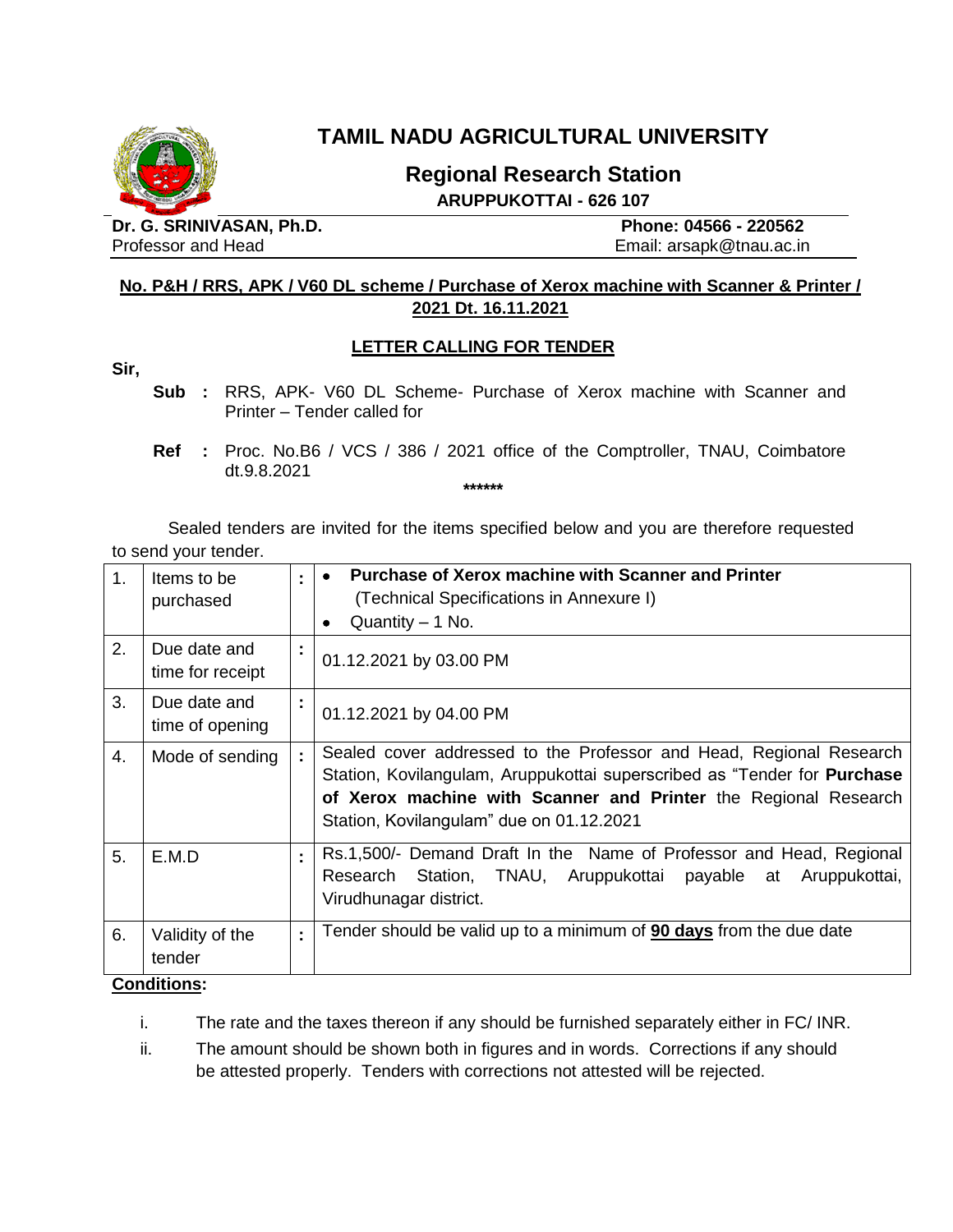- iii. a) Tenders without furnishing the required Document fee and EMD will be rejected.
	- b) Tenderers claiming exemption from paying the EMD should produce necessary evidence / documents in support of their request.
	- c) EMD in respect of unsuccessful tenderer will be refunded after the supply of material by L1 bidder. EMD in respect of successful tender will be refunded after the expiry of the warranty period;
	- d) No interest is payable on EMD
- **iv.** Tender should be furnished for the exact specifications as given in this letter. Tenders not in accordance with the specification will be rejected. **In the case of equipments, the relevant brochure / pamphlet of the equipment containing the futures and specifications should necessarily be attached with the Tender / Quotation.**
- v. The supply should be effected within 30 days from the date of purchase order.
- vi. Warranty period should be indicated. Warranty of 3 years is essential.
- vii. After warranty condition for AMC should be indicated.
- 8. If the successful tender fails to supply the item within the stipulated time, the EMD will be forfeited apart from initiating further action for consequential loss if any to the Tamil Nadu Agricultural University.
- 9. Tender shall be furnished in the prescribed format enclosed in the tender document duly signed by the tenderer accepting the condition and the tender format shall be sent. Tender not furnished in the prescribed format itself will be rejected.
- 10. Tenderer may be present or send their representative on the date of opening. The under signed have the right to accept (or) reject any tender without assigning any reason thereof.

*Sd/----* **Professor and Head RRS, Aruppukottai**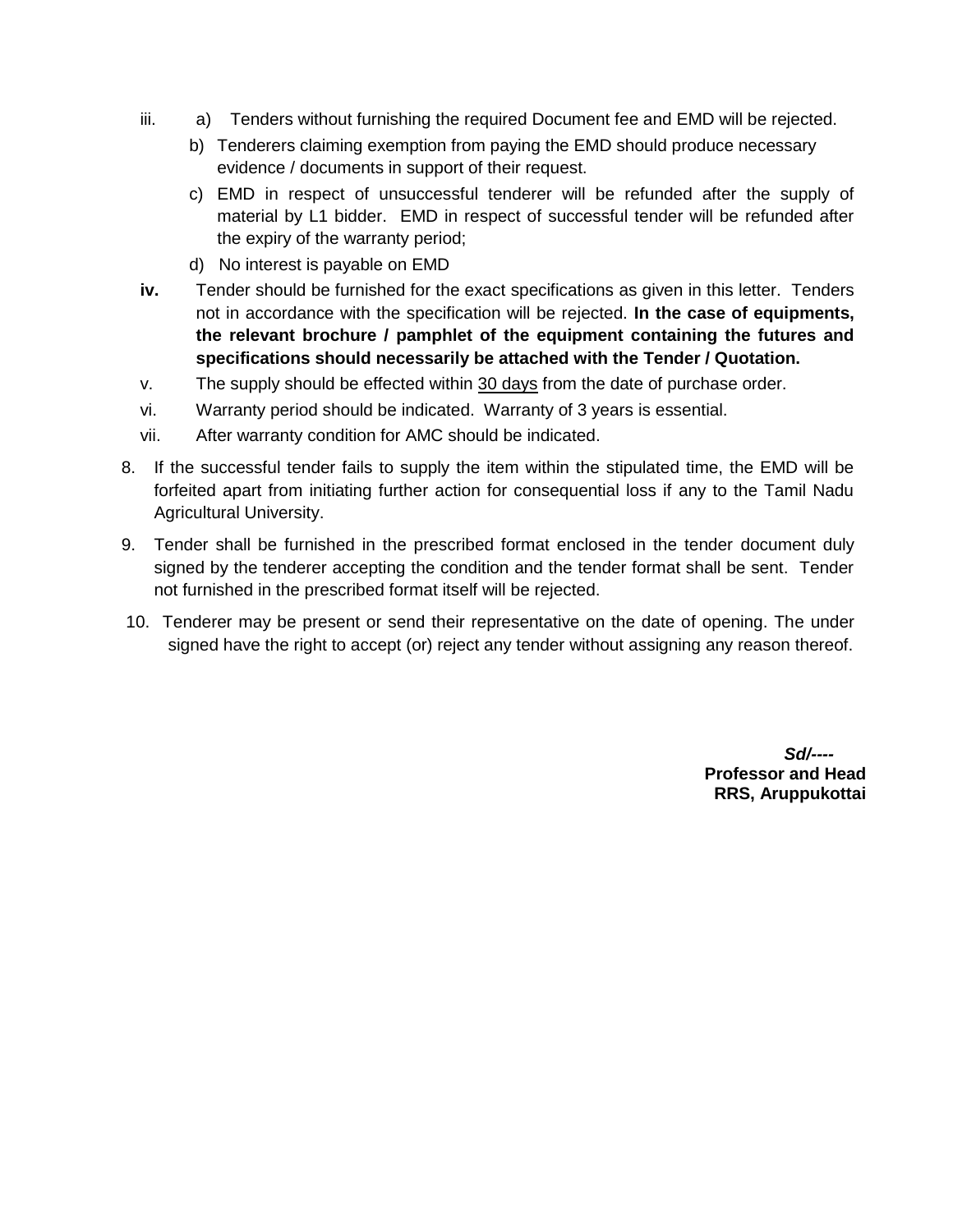## **ANNEXURE I**

| Specification for Xerox machine with Scanner and Printer |  |
|----------------------------------------------------------|--|
|----------------------------------------------------------|--|

| I.<br><b>General</b>                     |                                                                                                                                                                                                                                                                                          |  |  |  |  |
|------------------------------------------|------------------------------------------------------------------------------------------------------------------------------------------------------------------------------------------------------------------------------------------------------------------------------------------|--|--|--|--|
| <b>Type</b>                              | Desktop                                                                                                                                                                                                                                                                                  |  |  |  |  |
| Engine speed                             | A4 (8 1/2" x 11") <sup>*1</sup> : Max. 35/31/26 ppm                                                                                                                                                                                                                                      |  |  |  |  |
|                                          | A3 (11" x 17"): Max. 20/17/15 ppm                                                                                                                                                                                                                                                        |  |  |  |  |
| Control panel display                    | 7.0-inch colour LCD touchscreen                                                                                                                                                                                                                                                          |  |  |  |  |
| Paper size                               | Max. A3 (11" x 17"), min. A6 <sup>*2</sup> (5 <sup>1</sup> /2" x 8 <sup>1</sup> /2")                                                                                                                                                                                                     |  |  |  |  |
| Paper capacity<br>(80 g/m <sup>2</sup> ) | [MX-M356N/M315N] Standard: 1,100 sheets<br>(500-sheet tray x 2 and 100-sheet multi-bypass tray)<br>Maximum: 2,100 sheets<br>(1,100 sheets & optional 500-sheet tray x 2)<br>[MX-M265N] Standard: 600 sheets<br>(500-sheet tray and 100-sheet multi-bypass tray)<br>Maximum: 2,100 sheets |  |  |  |  |
| Paper weight                             | Tray: 55 g/m <sup>2</sup> to 105 g/m <sup>2</sup> (13 lbs bond to 28 lbs bond)<br>Multi-bypass tray: 55 $g/m2$ to 200 $g/m2$<br>(13 lbs bond to 110 lbs bond)                                                                                                                            |  |  |  |  |
| Warm-up time*3                           | 20 sec.                                                                                                                                                                                                                                                                                  |  |  |  |  |
| Memory                                   | Standard: 2GB (copy/print shared) Option: 250GB<br>$HDD^{*4}$                                                                                                                                                                                                                            |  |  |  |  |
| Power requirements                       | Rated local AC voltage ±10%, 50/60 Hz                                                                                                                                                                                                                                                    |  |  |  |  |
| Power consumption                        | Max. 1.45 kW (220 to 240V), max. 1.44 kW (110 to 127V)                                                                                                                                                                                                                                   |  |  |  |  |
| Dimensions ( $W \times D \times H$ )     | MX-M356N/M315N: 620 x 617 x 830 mm<br>$(24\ 27/64" \times 24\ 19/64" \times 32\ 11/16")$                                                                                                                                                                                                 |  |  |  |  |
| Weight (approx.)                         | MX-M265N: 620 x 617 x 730 mm (24 27/64" x 24 19/64" x 28 3/4")<br>MX-M356N/M315N: 51 kg (112.5 lbs)<br>MX-M265N: 45 kg (99.2 lbs)                                                                                                                                                        |  |  |  |  |
| II. Copier                               |                                                                                                                                                                                                                                                                                          |  |  |  |  |
| Original paper size                      | Max. A3 (11" x 17")                                                                                                                                                                                                                                                                      |  |  |  |  |
| First copy time*5                        | MX-M356N: 4.0 sec.<br>MX-M315N/M265N: 4.3 sec.                                                                                                                                                                                                                                           |  |  |  |  |
| Continuous copy                          | Max. 999 copies                                                                                                                                                                                                                                                                          |  |  |  |  |
| Resolution                               | Scan: 600 x 600 dpi, 600 x 400 dpi, 600 x 300 dpi*6<br>Print: 600 x 600 dpi                                                                                                                                                                                                              |  |  |  |  |
| Gradation                                | Scan: 256 levels                                                                                                                                                                                                                                                                         |  |  |  |  |
| Zoom range                               | 25% to 400% (25% to 200% using RSPF) in 1% increments                                                                                                                                                                                                                                    |  |  |  |  |
| Preset copy ratios                       | Metric: 10 ratios (5R/5E), inch: 8 ratios (4R/4E)                                                                                                                                                                                                                                        |  |  |  |  |
| III. Network colour scanner              |                                                                                                                                                                                                                                                                                          |  |  |  |  |
| Scan method                              | Push scan (via control panel)                                                                                                                                                                                                                                                            |  |  |  |  |
| Scan speed*8                             | Pull scan (TWAIN-compliant application)*7<br>[Colour & B/W] MX-M356N: Max. 56 originals/min.<br>MX-M315N/M265N: Max. 31 originals/min.                                                                                                                                                   |  |  |  |  |
| Resolution                               | Push scan: 100, 200, 300, 400, 600 dpi<br>Pull scan: 75, 100, 150, 200, 300, 400, 600 dpi<br>50 to 9,600 dpi via user setting                                                                                                                                                            |  |  |  |  |
| File formats                             | TIFF, PDF, PDF/A, encrypted PDF, JPEG*9, XPS                                                                                                                                                                                                                                             |  |  |  |  |
| Scan destinations                        | Scan to e-mail/desktop/FTP server/network folder (SMB)/ USB memory                                                                                                                                                                                                                       |  |  |  |  |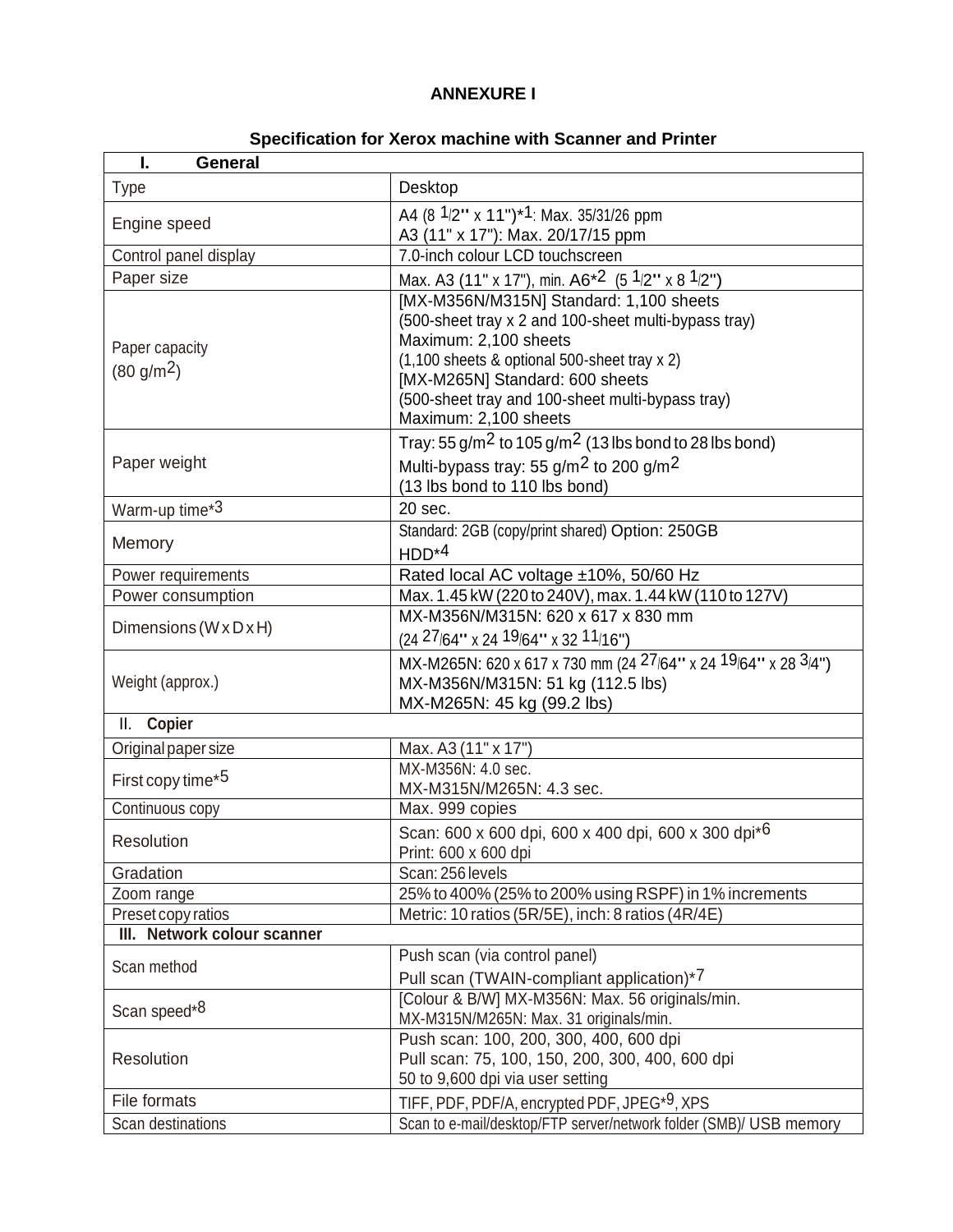| IV.<br><b>Document Filling option</b> |                                                                                                   |  |  |  |
|---------------------------------------|---------------------------------------------------------------------------------------------------|--|--|--|
| Document filing                       | Main and custom folders: 20,000 pages or 3,000 files                                              |  |  |  |
| capacity*10                           | Quick file folder: 10,000 pages or 1,000 files                                                    |  |  |  |
| Stored jobs*11                        | Copy, print, scan, fax transmission                                                               |  |  |  |
| Storage folders                       | Quick file folder, main folder, custom folder (max. 1,000 folders)                                |  |  |  |
| Confidential storage                  | Password protection (for main and custom folders)                                                 |  |  |  |
| V.<br><b>Network printer</b>          |                                                                                                   |  |  |  |
| Resolution                            | 1,200 x 600 dpi, 600 x 600 dpi                                                                    |  |  |  |
| Interface Supported OS*12             | USB 2.0, 10Base-T/100Base-TX/1000Base-T                                                           |  |  |  |
|                                       | Windows Server <sup>®</sup> 2003, Windows Server <sup>®</sup> 2003 R2,                            |  |  |  |
|                                       | Windows Server® 2008, Windows Server® 2008 R2,                                                    |  |  |  |
|                                       | Windows Server <sup>®</sup> 2012, Windows Server <sup>®</sup> 2012 R2,                            |  |  |  |
|                                       | Windows Vista <sup>®</sup> , Windows <sup>®</sup> 7, Windows <sup>®</sup> 8, Windows <sup>®</sup> |  |  |  |
|                                       | 8.1,                                                                                              |  |  |  |
|                                       | Mac OS X 10.4, 10.5, 10.6, 10.7, 10.8, 10.9, 10.10                                                |  |  |  |
| Network protocols*12                  | TCP/IP (IPv4, IPv6), IPX/SPX (NetWare), EtherTalk (AppleTalk)                                     |  |  |  |
| Printing protocols*13                 | LPR, Raw TCP (port 9100), POP3 (e-mail printing), HTTP,                                           |  |  |  |
|                                       | FTP for downloading print files, EtherTalk printing, IPP                                          |  |  |  |
| <b>PDL</b>                            | Standard: PCL 6 emulation                                                                         |  |  |  |
|                                       | Option: PostScript <sup>®</sup> 3™ emulation*14                                                   |  |  |  |
| Available fonts                       | 80 fonts for PCL, 136 fonts for PostScript 3 emulation                                            |  |  |  |
| VI. Facsimile                         |                                                                                                   |  |  |  |
| Compression method                    | MH/MR/MMR/JBIG                                                                                    |  |  |  |
| Communication protocol                | Super G3/G3                                                                                       |  |  |  |
| Transmission time                     | Less than 3 seconds*15                                                                            |  |  |  |
| Modem speed                           | 33,600 bps to 2,400 bps with automatic fallback                                                   |  |  |  |
| Transmission resolution               | From Standard (203.2 x 97.8 dpi) to Ultra Fine (406.4 x 391 dpi)                                  |  |  |  |
| Recording size                        | A3 to A5 (11" x 17" to 5 $1/2$ " x 8 $1/2$ ")                                                     |  |  |  |
| Memory                                | 512MB, max. 1GB*7                                                                                 |  |  |  |
| Greyscale levels                      | Equivalent to 256 levels                                                                          |  |  |  |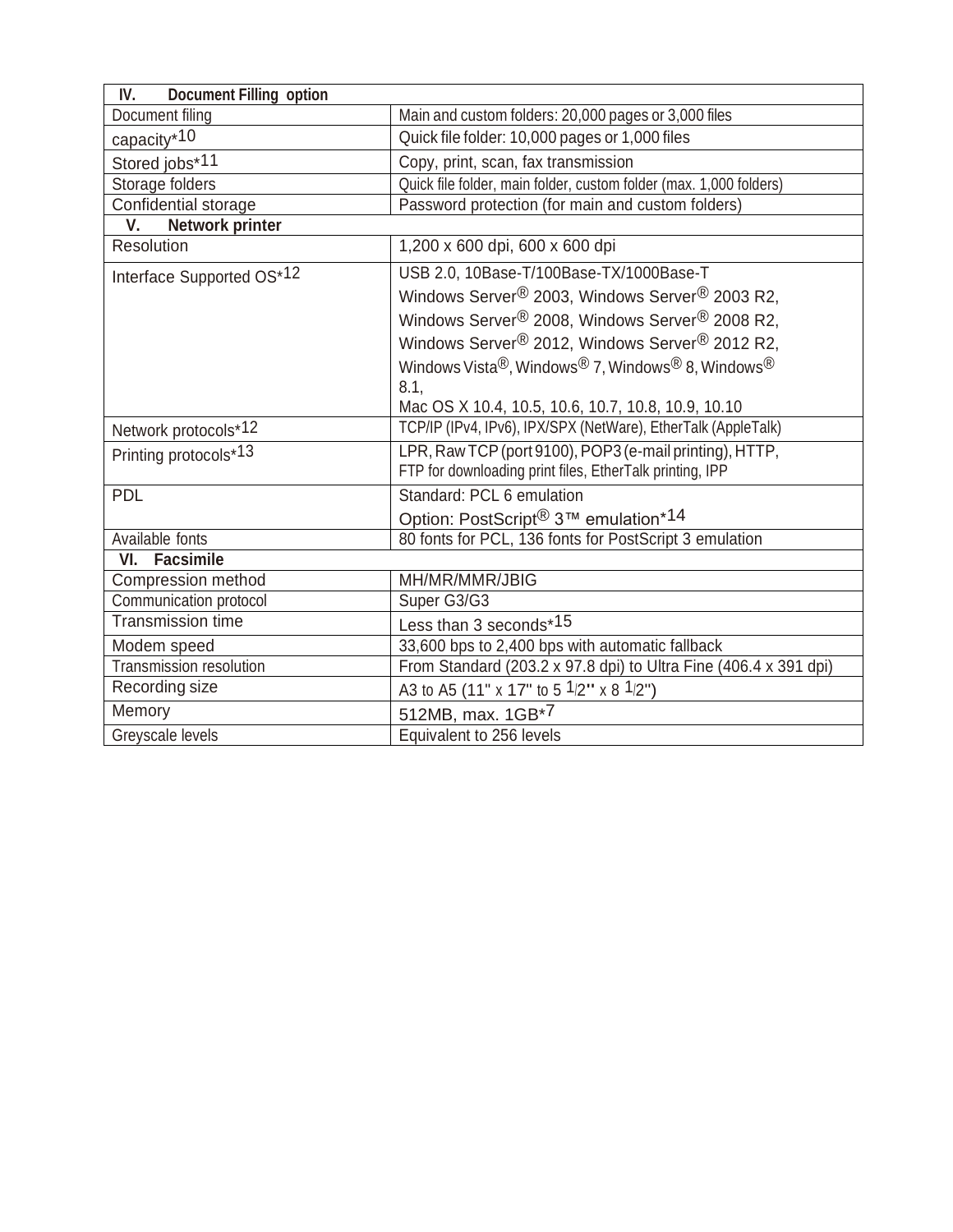#### **TAMIL NADU AGRICULTURAL UNIVERSITY**

Office of the Professor and Head Regional Research Station Aruppukottai – 626 107

# **TENDER SCHEDULE**

Tender schedule for the supply of Purchase of Xerox machine with Scanner and Printer to the Professor and Head, Regional Research Station, Aruppukottai.

| <b>S1.</b><br>No. | <b>Particulars and Specifications</b>                          |  | Quantity<br>required | <b>Unit Price</b><br>FC/INR |
|-------------------|----------------------------------------------------------------|--|----------------------|-----------------------------|
| $\mathbf{1}$      | <b>TECHNICAL SPECIFICATIONS</b>                                |  |                      |                             |
|                   | Xerox machine with Scanner and Printer Specification           |  | 1 No.                |                             |
|                   | <b>ANNEXURE I</b>                                              |  |                      |                             |
| 2.                | <b>Origin (Indian/Imported)</b>                                |  |                      |                             |
| 3.                | Make & Model (Brand name to be specified)                      |  |                      |                             |
| 4.                | GST (Number should be indicated)                               |  |                      |                             |
| 5.                | <b>Customs &amp; Central Exercise duty</b><br>(imported items) |  |                      |                             |
| 6.                | <b>Customs Clearance Charges</b>                               |  |                      |                             |
| 7.                | Insurance                                                      |  |                      |                             |
| 8.                | <b>Transport and Delivery</b>                                  |  |                      |                             |
| 9.                | Installation                                                   |  |                      |                             |
| 10.               | Training                                                       |  |                      |                             |
| 11.               | Discount if any                                                |  |                      |                             |